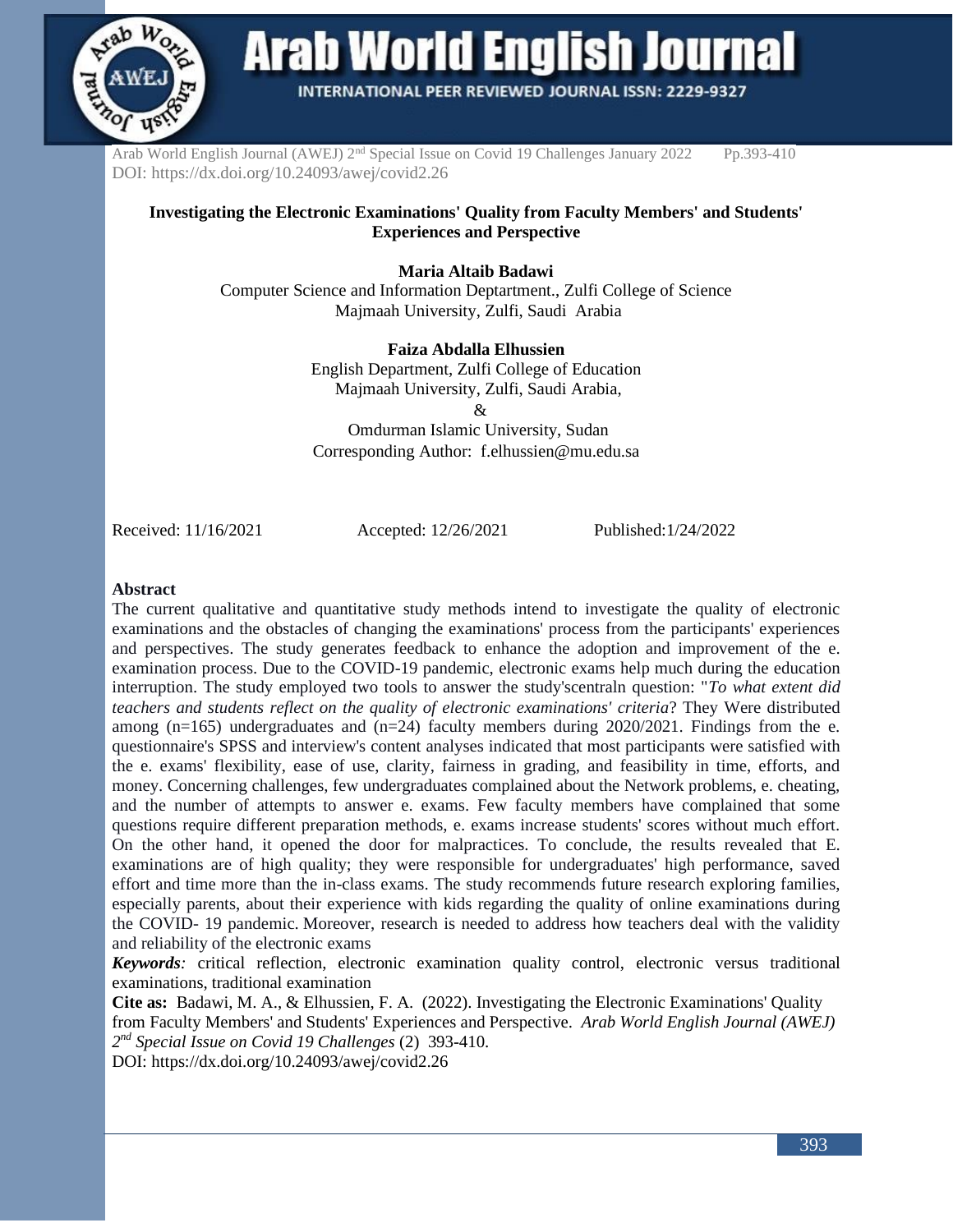#### **Introduction**

The information technology explosion has changed the globe and absorbed all people's life's aspects as time, attention, behavior, perceptions, attitudes, relation, business, and study. Li & et al. (2014) suggested that technology has become an integral part of all aspects of education, broadly covering curriculum planning, content development and delivery, assessment, program evaluation, and communication among learners, instructors, and institutions. It examines how much people are willingly involved in the rapid growth around them and with no chance and choice to stop and think about this technology or to stand still. Examinations are the primary tools in any education system used to test the knowledge, learning capabilities, and progress in a specific program.

Therefore, it is inevitable to have a fair and efficient examinations system that varies from the traditional methods, which have problems and many complications. Some voices criticized a paper-based exam due to its low quality. The revolution in technology reduces both teachers' and students' examination efforts in many ways (Nandini & Maheswari, 2020). Spending much time following the traditional ways to accomplish jobs, studying, or doing an exam can result in some challenges. Teachers and students are situated in this world's heart and gradually shift from the traditional manual exam environment to a new smart one.

#### **Problem Statement**

The researchers observed that some faculty members and undergraduates see that the conventional exam systems work well. Therefore, they wonder why to adopt new complicated ways that need much effort to master, and this observation guides the researchers to explore the participants' satisfaction/ dissatisfaction and acceptance/rejection degree toward the electronic examinations to suggest reducing or increasing the spread of the traditional commonplace exams and accelerating the electronic examination system.

#### *The following two questions are guided the current study:*

- 1. To what extent did teachers and students reflect on the quality of electronic examinations' criteria?
- 2. What were the electronic examinations' obstacles faced by the faculty members and undergraduates?

#### *Significance of the Study*

The current study has significant impacts due to the time in which it carries out. Furthermore, it differs from the previous studies because it carries out in a different challenging circumstance the Covid-19 pandemic, which calls for a new study to investigate the effectiveness and the quality of electronic examination during the complete lockdown. Lockdown affects mainly the students who used to attend live classes, meet their beloved classmates, and open social life adds to all; they were prevented from conducting examinations in their typical environment.

Moreover, the significance of this study appears in its role in highlighting the quality of the online examinations processes, and if it is more beneficial than the conventional process in terms of

- 1. feasibility in saving time and efforts and lowering the financial cost of printing and copying examinations' sheets;
- 2. Increasing efficiency;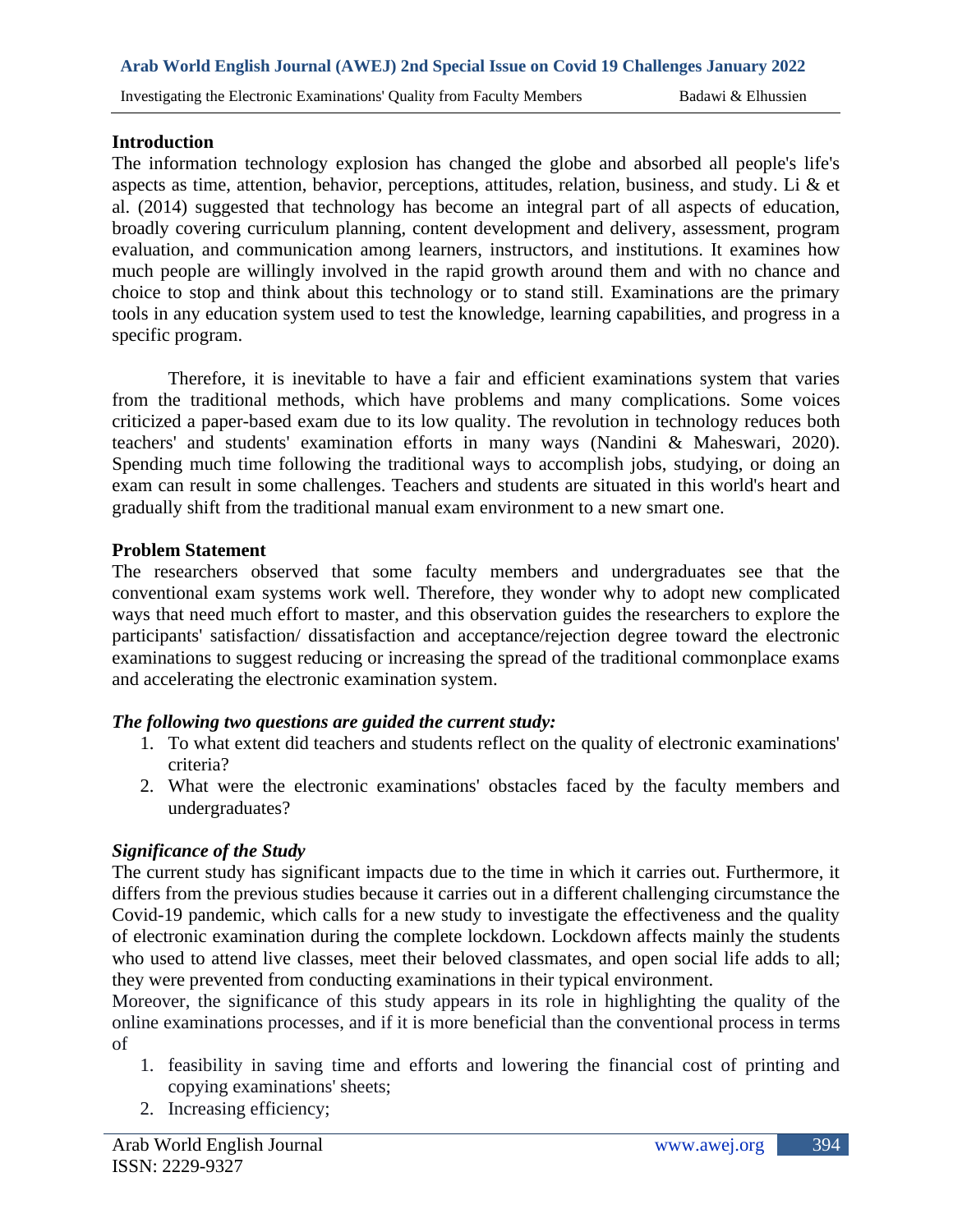Investigating the Electronic Examinations' Quality from Faculty Members Badawi & Elhussien

3. Ensuring the easiness, clearness, fairness, and accuracy of exams.

#### *The Objectives*

To meet the aims of the study, the researchers try to:

- 1. Investigate the quality of electronic-exam compared with the conventional exam system in terms of usability, ease and flexibility, clarity, fairness, and feasibility. As a result, universities will benefit from the results and the other educational institutions locally and abroad.
- 2. Explore the obstacles and difficulties encountered by faculty members and undergraduates while carrying e- exams, then suggest solutions.
- 3. recommends research for improving electronic- exam quality regarding the research results.

## *Contributions*

The study has theoretical and practical benefits:

First, theoretically, it reviews and highlights the theories and concepts of online examination and discusses the advantages and disadvantages of online examinations. Second, practically, the study shed light on the paper- pen's exam compared to online exams' productivity, in terms of feasibility (saving time, reducing cost, teachers' and students' efforts, b) Online exams' role in easing the accessibility to a wide range of students anywhere and anytime, c) It is easy for teachers in carrying periodically online exams to measure and follow up their students' progress without putting much effort into correcting exams, d) Helps students in getting quick and satisfying results compared with paper pens' exams, who may lose marks due to their unreadable handwriting, e) The challenges encountered by the users during e-examinations proposes a future improvement to the electronic examinations. Finally, the study generates feedback to enhance the adoption and improvement of the e. examination process. Electronic exams help much during the education interruption due to the CORONA Virus.

#### **Literature Review**

#### *The traditional Examinations*

The traditional pen-paper procession begins with extended discussions on paper creation. Then, the questions must be handwritten/ typed, proofread, and again checked for repetition. Once pay off in the form of a beautifully designed paper, do not take a sigh of relief, and now is when the genuine efforts begin. Get set to find the invigilators and space for conducting the exams. Straining, stressing, draining, isn't it? What if there is a solution? Undoubtedly, there is a solution, and it is known world-over as the most effective way to conduct examinations, which is called electronic examinations.

#### *Electronic Examination*

Online examination is an electronic examination with a fast feedback system used by educational institutions to improve the quality of instructions and results by having a supervised measure of outcomes for their students' self-paced learning environments. However, it also had limitations on dependency on Internet service quality, leaving both the proctor and the examiners unable to use the system.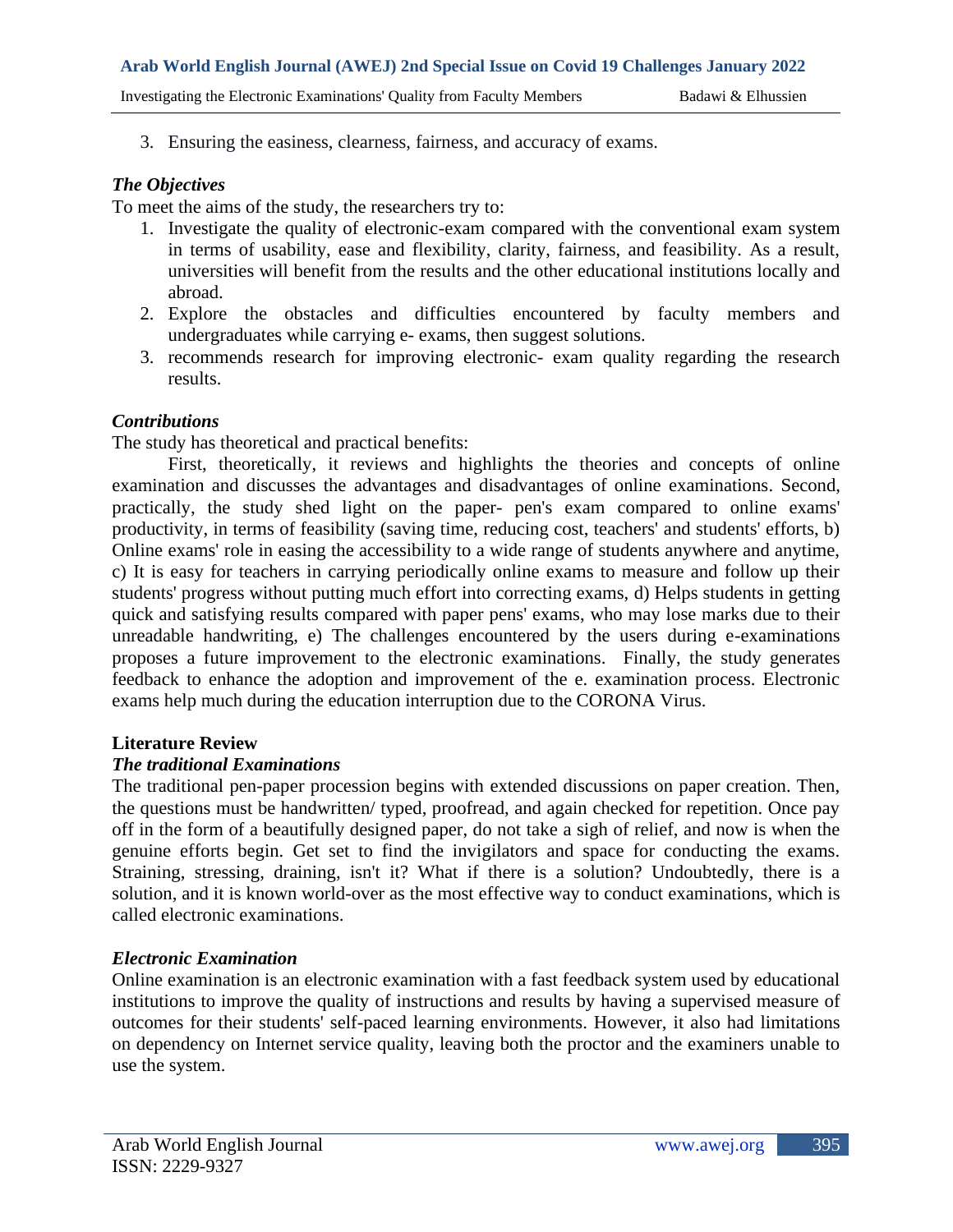Oprandi (2018) carried out research that asks "*Why are universities considering electronic exams*?" Arguably the main reason is that electronic examinations reduce, and in many cases altogether remove, the need for paper handling. As a result, they are usually far more efficient for passing around grades and moderating marking. The other reason is that students use word processors throughout their studies, but one of the few times we expect them to handwrite is under examination conditions.

Muna and Abdullatif's (2017) study shows that the (LMS )dashboard page enables teachers to show previous exams results anytime he opens the platform and could easily make use of and manage the previous exam. In addition, the exam's page allows the admin to display the last exam's marks that have been stored each time a student gives an exam.

Molenaar and Campen (2017) examined how the dashboards were employed during lessons. The results indicate that teachers consult the dashboard on average 8,3 times per lesson, but they found q great variation among teachers. Teachers activate existing knowledge about the class and students to interpret dashboard data.

## *Electronic Versus Traditional Examinations*

With the growing development rate of Internet and network technologies, many organizations are migrating from a manual operation system to a computer-based system. Academic organizations are not an exception, as many of them are now shifting to an online exam system that gives the opportunity to create, process, manage, publish, and deliver it.

 Andersen et al. (2020) see the traditional exam approach as an advantage over the e. exam. It gives students flexibility in expressing their thoughts in an accessible form, experimenting and visualizing their approaches while working out their solutions.

#### *Electronic Examination's Quality Control*

Sinchak (2004) stated that computer hacking consistently links with e. exam quality, in which the viruses are actively seeking to infect computers. Moreover, when a virus has gained entry into a system, the invaded computer can turn into a virus distribution center. Thus, cheating is always a significant issue.

Computer-based testing has multiple built-in features that limit cheating. Many security measures have to take place, such as:

- 1. Close the browsers Not allowing test takers to use tools like Print Screen or the ESC keys prohibiting screenshots or store it to another screen to change their replies.
- 2. Double-proctor login Requires a test proctor to log in precedes a user opening a test.
- 3. Online-proctor An administrator can watch a candidate test in real-time via webcam to ensure maximum quality control.
- 4. Computer-based testing gives administrators a chance to create multiple test versions or "forms," significantly reducing test content chances from being pre-exposed.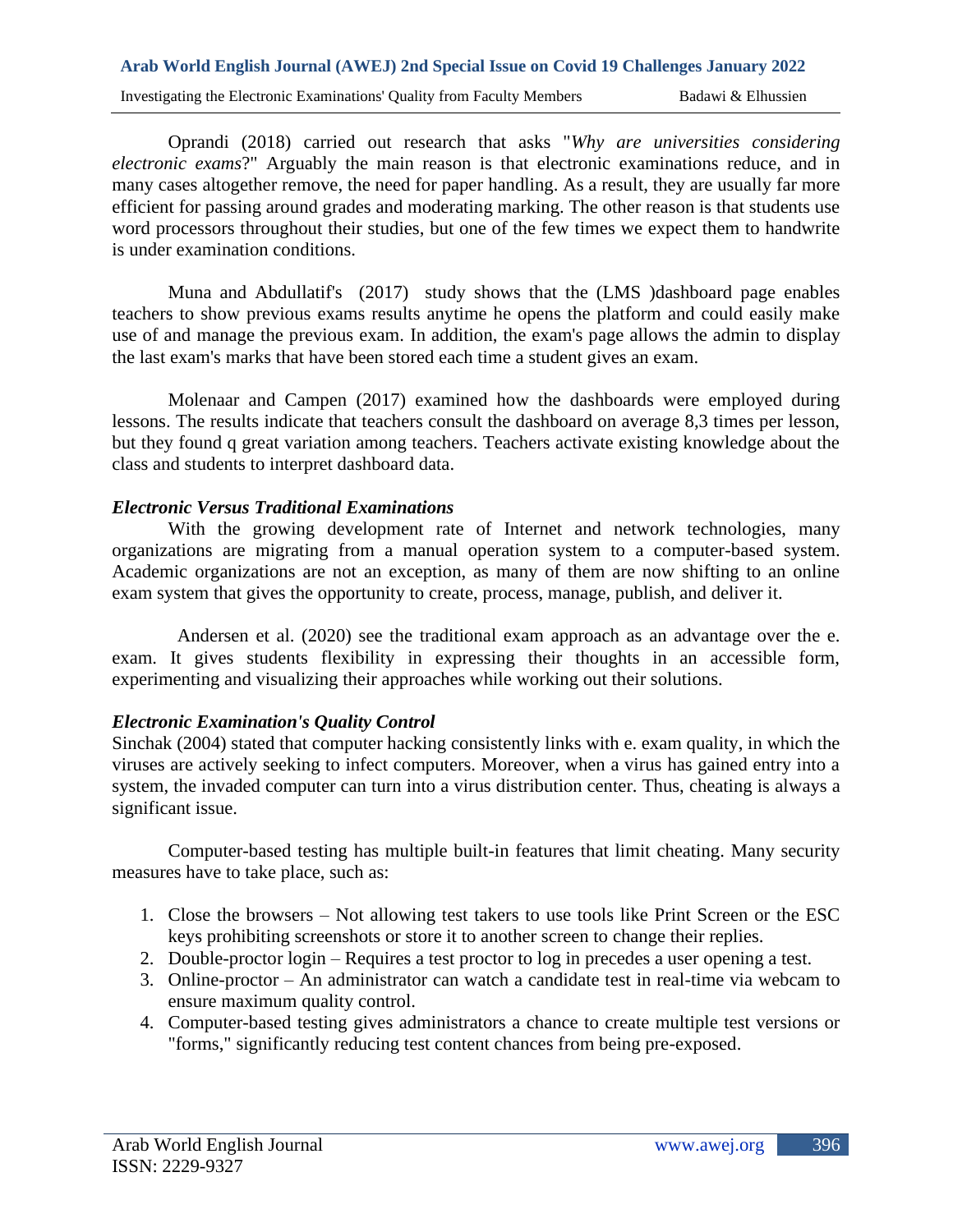#### *Critical Reflection*

An analysis of a critical reflection can occur at any point and, therefore, is helpful, particularly in the development and inquiry-oriented programs (i. e: learning and insights can be drawn from, fed back in, and across programs. Farrell (2012) indicated that teachers' professional development reflective practice depends on the notion that teachers can systematically develop their instruction by reflecting on their teaching using suitable tools that support their needs.

#### **Previous Studies**

Wibowo et al. (2016), from Australia, piloted academic staff and students about their view of eexam benefits and challenges. The finding revealed that they are optimistic about adopting electronic exams if the system is improved. They believe in technology's impact on supporting learning and education and see e-exams as an innovation for learning and teaching in higher education.

A further study from Saudi Arabia carried by Al Amri (2008) explored and compared computer testing in the L2 reading context and the impact of test-takers characteristics, i.e., computer familiarity, computer attitude, testing mode preference, and test-taking methods on students' progress one. A hundred sixty-seven Saudi medical students participated in this study. The study used quantitative and qualitative instruments to gather data. They found a significant difference between the mean scores on both modes; none of the factors examined influenced students' performance when doing the computer-based tests in their study.

Fluck, Adebayo, and Abdulhamid (2017) from Nigeria compared Nigeria and Australian universities' electronic examination problems. The Nigerian Students expressed their negative opinions about electronic examinations due to their scariness and unfamiliarity with the technology, automated measurement, and a lack of knowledge about the methods of eexaminations. Comparing the two institutions in Nigeria and Australia shows e-examinations implemented to select students for university courses and assess them once they enrolled. There is systematic adoption for university entrance merit selection in Nigeria. For future research, they pointed to the future proposition procedure as a web-based strategy for a virtual machine entering into candidates' computers at the start of each e-examination.

Vijaylaxmi, Emmi, & Gajanan (2015) criticized the traditional exam system that required much human effort and a pile of stationery for carrying it. Even if only one student is sitting for an exam, a group responsible for conducting the examination must do all the formalities. With this proposed system, candidates can answer their test digitally and submit the digital answer paper to the server directly from where it accesses the human evaluation system or automatic evaluation system. Nuha, Wills, and Wald (2018) interviewed experts in Saudi Universities about the factors that affect accepting E-assessment to give the academic institutions a clear image before adopting electronic assessment. They employed a Model of Acceptance of E-evaluation and a questionnaire distributed to all academics in Saudi universities. Responses were analyzed using Structural Equation Modelling (SEM). The findings revealed that age positively and directly affected the relationship between Attitude and Behavioral Intention. In contrast, it has a low influence on the subjective norm and behavioral intention's relationship.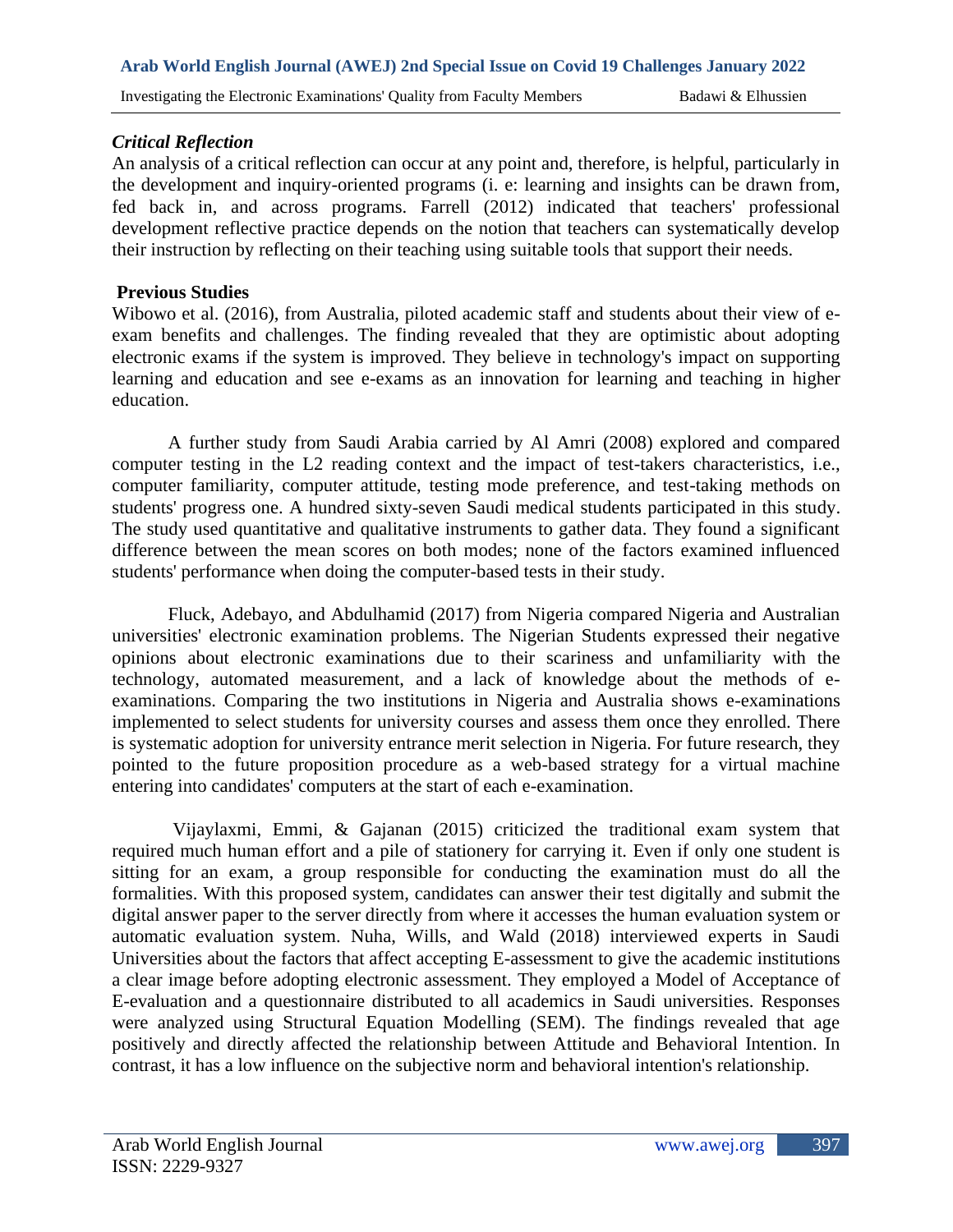According to Rizwan (2013), who created an E-questions bank, he automatically generates the question paper and proposes a subjective E-examination plan for King Abdulaziz University's faculty members. The results indicated that faculty members' main problems are due to manual exam setting and assessment because a) It was a tedious process to set exam papers and quizzes every semester, b) It needs much time, cost, and resources to set and assess the examination papers, especially if the class strength is more significant than thirty, c) The paperbased examinations are currently scanned to convert them electronically for the review of The Accreditation Board for Engineering and Technology (ABET). According to Ayat & Randa (2019), students are now willing to evaluate the teaching technique used in the classes, review the assignments questions, and discuss the exam level.

## **The Method**

This research is a mixed-methods design that intends to investigate the quality of the E. examination through an inquiry that is associated with qualitative and quantitative forms to strengthen the study, which is more remarkable than either qualitative or quantitative research Creswell (, 2009, p. 23).

## *Participants*

The following two groups participated in the present study:

*Case 1*: It consists of (n=165) undergraduates majoring in Computer Science College in Zulfi, Majmaah University, KSA. They have enough basic knowledge of using general applications and online exams.

*Case* 2: It consists of (n=24) faculty members at the computer science dept., who are skilled and with enough experience in dealing with e. exams.

# *Instruments*

#### *Instrument 1*

The Students/ perception online- questionnaire distributed among the students enrolled in computer science). The purpose was to gather the students' reflections on the ongoing exam techniques. The questionnaire consists of five Likert scales. The study asked the students to respond to the (n=5) exam's dimensions; each consisted of (n=8) closed-ended opinions' statements. They covered the following areas: a) easiness of checking in to the exams', b) clearness, c) feasibility, d) fairness of exams' marks, and finally, d) the participants' challenges while preparing or carrying out the exam. This survey may help researchers in future academic publications in the same field.

# *Instrument 2*

The teachers' online interviews followed Laakmann's (2010) procedures for carrying "on-site Interview. Thus, the Interview consisted of the exact dimensions of the students' equestionnaire.

# *The Procedures*

The study underwent the following activities: (a) designing an electronic questionnaire and interviews, (b) testing the validity of the tools, (c) distributing and collecting the data, (d) finally, analyzing data using the SPSS program.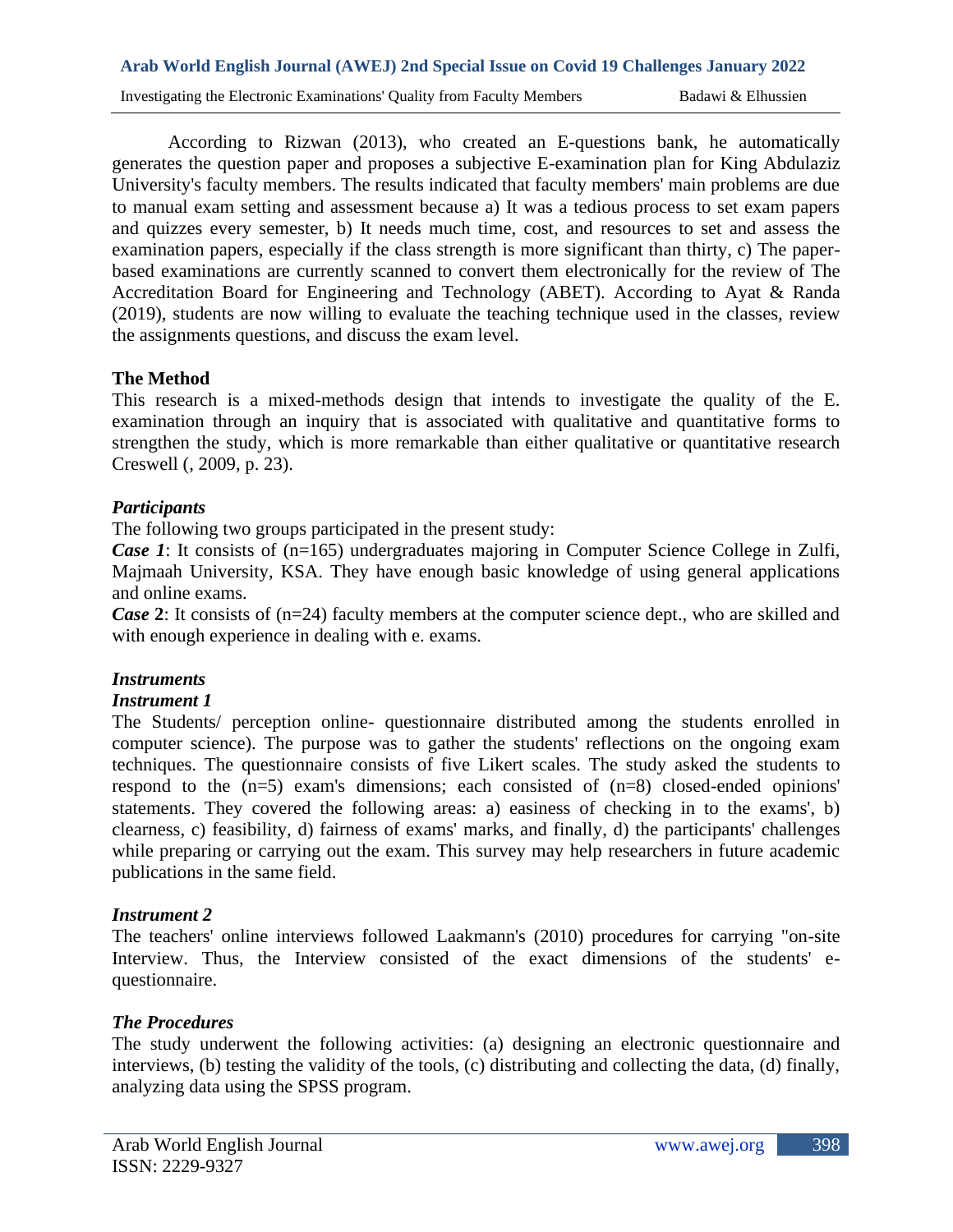# **Arab World English Journal (AWEJ) 2nd Special Issue on Covid 19 Challenges January 2022**  Investigating the Electronic Examinations' Quality from Faculty Members Badawi & Elhussien

## *Validity and Reliability of the Statements Questionnaire*

In this study, the validation procedures employed three types of validity (i.e., face, content, and construct) will describe. Face validity is concerned with how a measure looks. In other words, it relates to its design, reasonableness, and workability. Given these predictions, the pilot study's referees confirmed the overall accuracy of the questionnaire. In terms of the content validity, the pilot study's jury members also maintained that the questionnaire had covered all the aspects of the research questions and dimensions in a systematically relevant fashion. Finally, the jury members also reported a consistency between the theoretical notions and the intended measuring device for the construct validity.

Statistically, according to classical test theory, the maximum validity for a test is the square of the reliability; accordingly, the subjective validity value of the questionnaire statements is:

| N <sub>0</sub> | Dimensions                  | Number of<br><b>Statements</b> | alpha-Cronbach<br>coefficient | Validity |
|----------------|-----------------------------|--------------------------------|-------------------------------|----------|
|                | Dimension1                  |                                | 0.954                         | 0.910    |
| 2              | Dimension 2                 |                                | 0.850                         | 0.723    |
| 3              | Dimension 3                 |                                | 0.905                         | 0.819    |
| 4              | Dimension 4                 |                                | 0.938                         | 0.880    |
|                | Dimension <sub>5</sub>      |                                | 0.912                         | 0.832    |
|                | For the whole questionnaire | 40                             | 0.956                         | 0.914    |

Table 1*. Validity and Reliability value of the questionnaire statements*

Source: Prepared by the researchers from data (2020)

Table 1. shows that the stability (alpha-Cronbach coefficient) for the first dimension was (0.954), and the coefficient of validity was (0.910). While the coefficient of reliability for the second dimension was (0.850), and the coefficient of validity was (0.723). The third dimension's reliability coefficient was (0.905), and the validity coefficient was (0.819). While the coefficient of reliability for the fourth dimension was (0.938), and the coefficient of validity was (0.880). The fifth dimension's reliability coefficient was (0.912), and the validity coefficient was (0.832). While the coefficient of the questionnaire reliability was (0.956), and finally, the coefficient of validity was (0.914)

Depending on the previous values of the coefficient of reliability and validity, this scale gives the exact results if used more than once under similar conditions. Moreover, this means the reliability and validity of the questionnaire for measurement.

# *Methods of inferential data analysis*

The study uses a single sample T-test (since the sample is greater than 30, it does not need to test the normalization of data for a normal distribution) to determine the extent of the differences between the sample study respondents' answers and the statistical population for the five dimensions around (An Investigation of Electronic Examinations' Quality from the Faculty Members' and Students' Experiences and Perceptions). The value used (3.50 population average).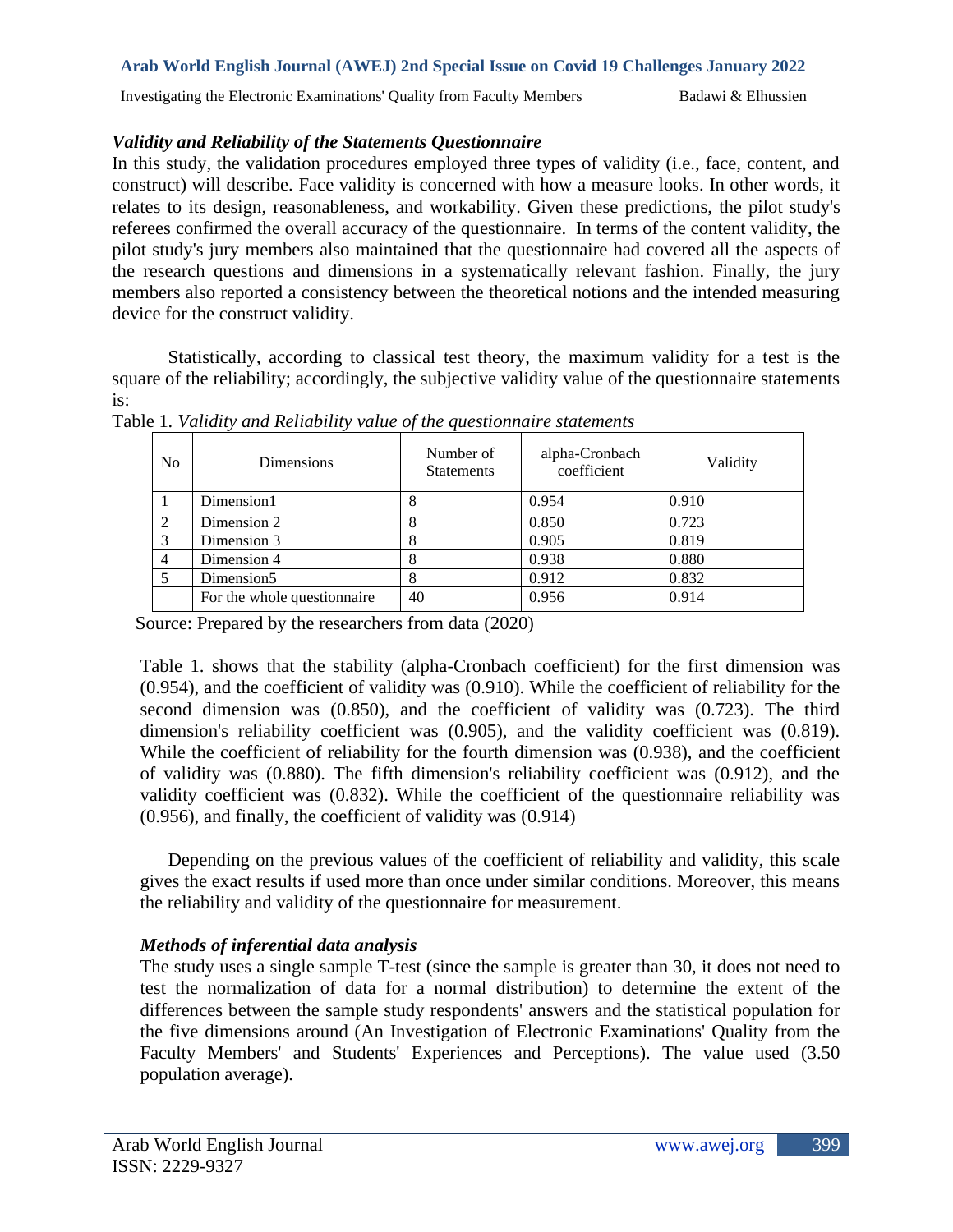Investigating the Electronic Examinations' Quality from Faculty Members Badawi & Elhussien

#### Table 2. *One-Sample T-Test*

|                                        | One-Sample Test    |     |                           |                    |                                                 |          |  |
|----------------------------------------|--------------------|-----|---------------------------|--------------------|-------------------------------------------------|----------|--|
|                                        | Test Value = $3.5$ |     |                           |                    |                                                 |          |  |
| <b>Dimensions</b>                      | t                  | df  | Sig.<br>$(2 -$<br>tailed) | Mean<br>Difference | 95% Confidence<br>Interval of the<br>Difference |          |  |
|                                        |                    |     |                           |                    | Lower                                           | upper    |  |
| 1. The Ease of use $\&$<br>flexibility | 13.647             | 164 | .000                      | .78333             | .6700                                           | .6700    |  |
| 2 Clarity                              | 8.037              | 164 | .000                      | .43636             | .3292                                           | .3292    |  |
| 3. Fairness                            | 8.118              | 164 | .000                      | .48636             | .3681                                           | .3681    |  |
| 4. Feasibility                         | 10.042             | 164 | .000                      | .60530             | .4863                                           | .4863    |  |
| 5. Challenges                          | $-1.016$           | 164 | .311                      | $-.07273$          | $-.2141$                                        | $-.2141$ |  |

Table 2. shows the (One-Sample T-Test) tested the statistically significant relationship between the E-exam's Ease of use and flexibility, Clarity, Fairness, Feasibility, Challenges, and the respondents' answers. The P-value calculated by the SPSS program is (0.00). The previous value is less than the significance value (0.05), then reject the null dimensions. In contrast, the P-value calculated by the SPSS program is (0.311). This value is significant than (0.05). Therefore, the dimension's null was accepted.

#### **4.0 The Results**

This section divides into two parts: the quantitative and quantitative data result as follows:

#### *4.1 Results from the Students' Questionnaire*

#### *Demography variables' Results*

Analysis of the demography variables depends on measuring frequencies and finding percentages for them. The study presents tables and graphs for more clarification with commentary to clarify these indications. Analyzing personal data aims to know the community's specific characteristics to confirm its various qualitative characteristics. The weighted arithmetic mean and standard deviation of the questionnaire's statements help determine the respondents' opinions and dimensions.

An analysis of the demography variables of the sample according to their different characteristics:



Figure 1. shows that (92.7%) of the study sample were (n=153) of the total sample were female; it also shows the participants' gender, age, and place of residence variables as follows:

1. (7.3%) participants were males; their number was (12), whereas (92.7%) were female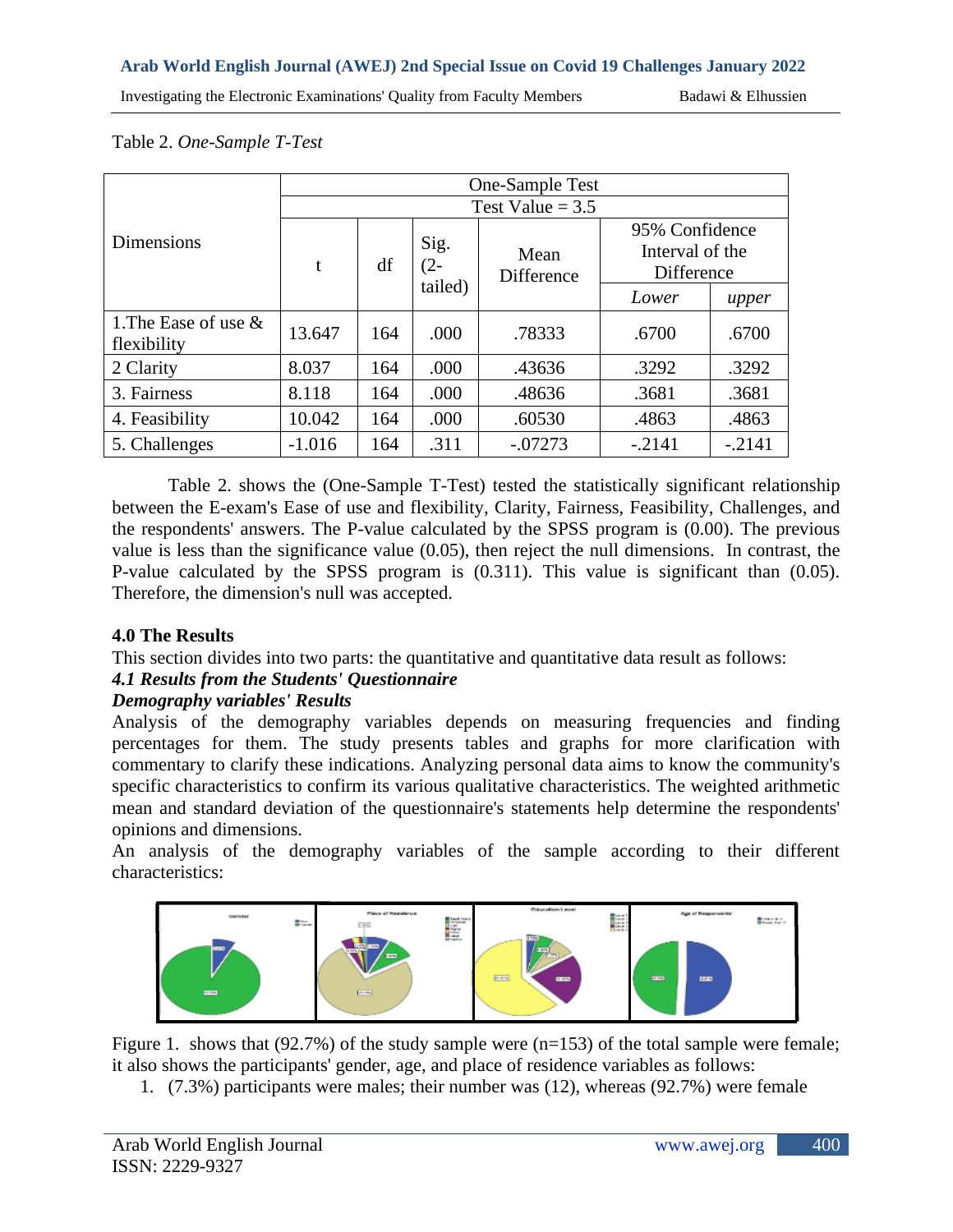Investigating the Electronic Examinations' Quality from Faculty Members Badawi & Elhussien

- 2. (50.9%) of the sample age was between 17 and 21 years, their number was (84) of the total population, while (49.9%) of the sample age was older than 21 years and their number was (81)
- 3. (62.4%) of the students' academic level is 5, they were  $(n=103)$  of the total population, while (21.8%) level 4, (7.3%) level 3, (5.5%) level 2, and (3.0%) from level 1.

The distributions of the study community are as follows: (75.2%) of the respondents in this survey live in the following cities: Zulfi (9.5%) from Majmaah (15.3%) from Alghat, Jalajil, and Suider.

#### *Weighted Arithmetic means and Standard Deviation*

The following are the results of calculating the weighted arithmetic mean and standard deviation of the five dimensions to determine the response trends:

## *4.1.1 The First Dimension: The Ease of use and flexibility*

Table 3*. The Weighted Arithmetic mean and Standard Deviation for The (Ease of use and flexibility* dimension's statements):

| <b>Dimensions</b>                                                           | Weighted<br>Arithmetic<br>mean | <b>Standard</b><br><b>Deviation</b> | Opinion<br>trend to<br><b>Acceptances</b> | <b>Ranking</b> |
|-----------------------------------------------------------------------------|--------------------------------|-------------------------------------|-------------------------------------------|----------------|
| 1. E. exam is easy to use in registration from<br>the first login.          | 4.32                           | 0.779                               | V. High                                   | 3              |
| 2. The interface of E. exam software is<br>straightforward.                 | 4.34                           | 0.815                               | V. High                                   | $\overline{c}$ |
| 3. The E. exam is easier to use more than a<br>paper's pen exam.            | 4.31                           | 0.867                               | V. High                                   | 4              |
| 4.E. exams, multiple choices, and matching<br>questions are easy.           | 4.21                           | 0.861                               | V. High                                   | 7              |
| 5. E. exam is flexible in use.                                              | 4.35                           | 0.846                               | V. High                                   |                |
| The E.<br>exam's<br>6.<br>environment<br><b>1S</b><br>comfortable.          | 4.30                           | 0.821                               | V. High                                   | 5              |
| 7. E-exams have flexible tools that ease the<br>evaluation of my knowledge. | 4.28                           | 0.861                               | V. High                                   | 6              |
| 8. exam is unstressed.                                                      | 4.16                           | 0.926                               | High                                      | 8              |
| The ease of use and flexibility dimension                                   | 4.28                           | 0.770                               | V. High                                   |                |

Table 3. shows that the weighted arithmetic means of the study sample's responses of:

- 1. The first statement was (4.32) with a standard deviation (0.779), and this value indicates that that most of the sample's individuals strongly agreed with this statement.
- 2. The second statement was (4.34) with a standard deviation (0.815), and this value indicates that most of the sample's individuals strongly agreed with this statement.
- 3. The third statement was (4.31) with a standard deviation (0.867), and this value indicates that that most of the sample's individuals strongly agreed with this statement.
- 4. The fourth statement was (4.21) with a standard deviation (0.861), and this value indicates that most of the sample's individuals strongly agreed with this statement.
- 5. The fifth statement was (4.35) with a standard deviation (0.846), and this value indicates that that most of the sample's individuals strongly agreed with this statement.
- 6. The sixth statement was (4.30) with a standard deviation (0.821), and this value indicates that that most of the sample's individuals strongly agreed with this statement.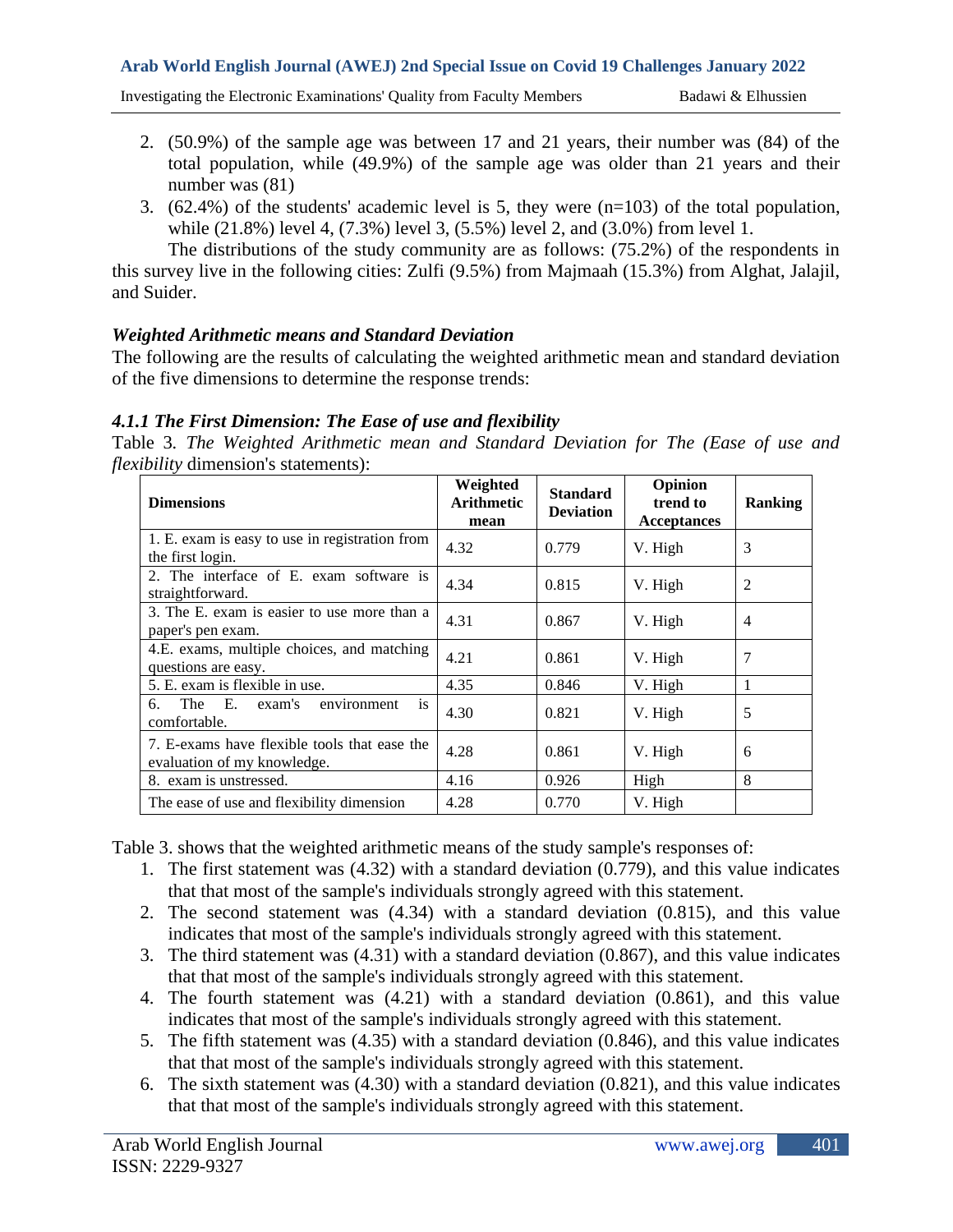- 7. The seventh statement was (4.28) with a standard deviation (0.861), and this value indicates that most of the sample's individuals strongly agreed with this statement.
- 8. The eighth statement (E. exam is not trustful) was (4.16) with a standard deviation (0.926), and this value indicates that most of the sample's individuals agreed with this statement.

To sum up, the weighted Arithmetic mean of the responses of the study sample for (The Ease of use and flexibility dimension) was (4.28) with a standard deviation (0.770), and this value indicates that most of the individuals in the sample, strongly agreed on this the ninth statement.

# **4.1.2 The Second Dimension: Clarity**

*Table 4. The Weighted Arithmetic mean and Standard Deviation for the (Clarity dimension's statements)*

| <b>Dimensions</b>                                                           | Weighted<br><b>Arithmetic</b><br>mean | <b>Standard</b><br><b>Deviation</b> | <b>Opinion trend</b><br>to Acceptances | <b>Ranking</b> |
|-----------------------------------------------------------------------------|---------------------------------------|-------------------------------------|----------------------------------------|----------------|
| 1. E- exams are ambiguous.                                                  | 3.54                                  | 1.197                               | High                                   | 8              |
| 2. E- exams are accurate, unlike paper-<br>pen's exams.                     | 3.94                                  | 1.022                               | High                                   | 6              |
| exams'<br>questions<br>$E-$<br>3.<br>are<br>straightforward.                | 4.15                                  | 0.816                               | High                                   | 2              |
| 4. E- exams' questions' types limit my<br>ability.                          | 3.62                                  | 1.128                               | High                                   | 7              |
| exams' questions' types<br>$5.E-$<br>are<br>understandable.                 | 3.95                                  | 0.949                               | High                                   | 5              |
| 6. I enjoy online exams designs. They<br>are attractive.                    | 4.08                                  | 0.956                               | High                                   | 3              |
| 7. The clarity of Online exam questions<br>evaluates my actual performance. | 4.00                                  | 0.969                               | High                                   | 4              |
| 8. The clarity of the exam leads me to<br>get better grades.                | 4.21                                  | 0.894                               | Very High                              | 1              |
| Clarity dimension                                                           | 3.94                                  | 0.697                               | High                                   |                |

Source: Prepared by the researchers from data (2020)

Table 4. shows that the weighted arithmetic means of the study sample's responses of:

- 1. The first statement was (3.54) with a standard deviation (1.197), and this value indicates that most of the sample's individuals agreed with this statement.
- 2. The second statement was (3.94) with a standard deviation (1.022), and this value indicates that most of the sample's individuals agreed with this statement.
- 3. The third statement was (4.15) with a standard deviation (0.861), and this value indicates that most of the sample's individuals agreed with this statement.
- 4. The fourth statement was (3.62) with a standard deviation (1.128), and this value indicates that most of the sample's individuals agreed with this statement.
- 5. The fifth statement was (3.95) with a standard deviation (0.949), and this value indicates that most of the sample's individuals agreed with this statement.
- 6. The sixth statement was (4.08) with a standard deviation (0.956), and this value indicates that most of the sample's individuals agreed with this statement.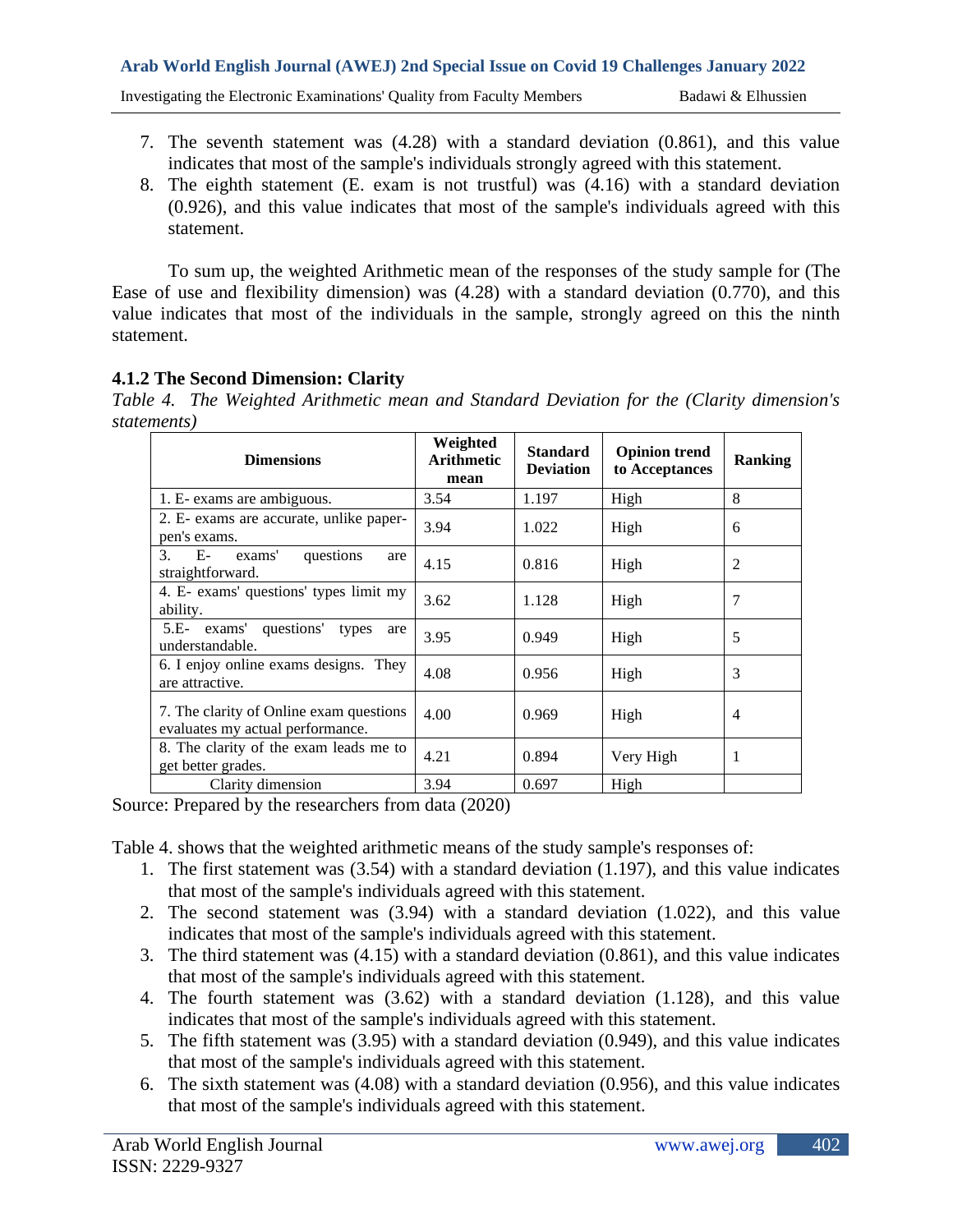Investigating the Electronic Examinations' Quality from Faculty Members Badawi & Elhussien

- 7. The seventh was (4.00) with a standard deviation (0.969), and this value indicates that most of the sample's individuals strongly agreed with this statement.
- 8. The eighth statement was (4.21) with a standard deviation (0.894), and this value indicates that most of the sample's individuals agreed with this statement.

To sum up, the weighted arithmetic means of the individuals for the study sample for the (Clarity dimension) was (3.94) with a standard deviation (0.697), and this value indicated that most of the individuals in the sample agreed with the second dimension's statements. *4.1.2 The Third Dimension: Fairness:*

Table 5. *The Weighted Arithmetic mean and Standard Deviation for (Fairness dimension's statements*

|                | <b>Dimensions</b>                                            | Weighted<br><b>Arithmetic</b><br>mean | <b>Standard</b><br><b>Deviation</b> | <b>Acceptances</b> | Ranking        |
|----------------|--------------------------------------------------------------|---------------------------------------|-------------------------------------|--------------------|----------------|
| 1.             | I like the E-exam; It avoids any<br>unreadable handwriting.  | 4.26                                  | 0.903                               | Very High          | $\mathbf{1}$   |
| 2.             | I feel satisfied with my E- exam<br>grade; it is fair.       | 4.11                                  | 0.950                               | High               | 2              |
| 3.             | E- exam reduced students' cheating<br>chances.               | 3.73                                  | 1.123                               | High               | 7              |
| 4.             | The E- exam provided me with my<br>actual grades.            | 4.08                                  | 0.893                               | High               | $\overline{4}$ |
| 5.             | I feel fear during E-exam.                                   | 3.62                                  | 1.207                               | High               | 8              |
| 6.             | The E- exam covers all the course<br>components.             | 3.95                                  | 0.958                               | High               | 6              |
| 7 <sub>1</sub> | I am convinced with the E- exam's<br>fairness                | 4.10                                  | 0.885                               | High               | 3              |
| 8.             | I felt that E- exams are fairer than<br>paper's- pen's exam. | 4.05                                  | 0.974                               | High               | 5              |
|                | The fairness dimension                                       | 3.99                                  | 0.770                               | High               |                |

Source: Prepared by the researchers from data (2020)

Table 5. shows that the weighted arithmetic means of the study sample's responses of:

- 1. The first statement was (4.26) with a standard deviation (0.903), and this value indicates that that most of the sample's individuals strongly agreed with this statement.
- 2. The second statement was (4.11) with a standard deviation (0.950), and this value indicates that most of the sample's individuals agreed with this statement.
- 3. The third statement was (3.73) with a standard deviation (1.123), and this value indicates that that most of the sample's individuals agreed with this statement.
- 4. The fourth statement was (4.08) with a standard deviation (0.893), and this value indicates that most of the sample's individuals agreed with this statement.
- 5. The fifth statement was (3.62) with a standard deviation (1.1207), and this value indicates that most of the individuals in the sample, agreed with this statement.
- 6. The sixth statement was (3.95) with a standard deviation (0.958), and this value indicates that that most of the sample's individuals agreed with this statement..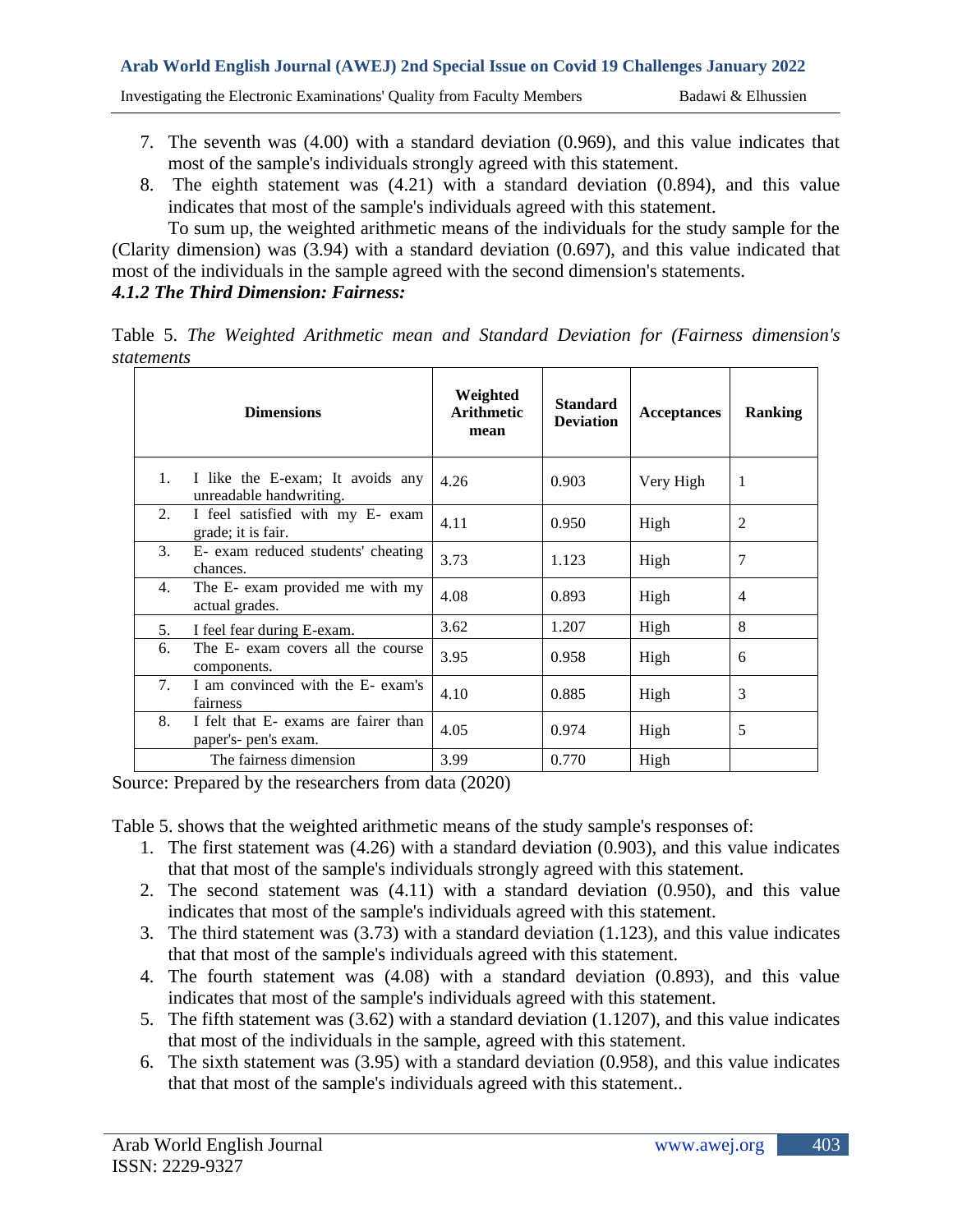Investigating the Electronic Examinations' Quality from Faculty Members Badawi & Elhussien

- 7. The seventh statement was (4.10) with a standard deviation (0.885), and this value indicates that most of the sample's individuals agreed with this statement.
- 8. The eighth statement was (4.05) with a standard deviation (0.974), and this value indicates that most of the sample's individuals agreed with this statement.

To conclude, the Weighted Arithmetic mean of the individuals for the study sample for the Third Dimension (Fairness dimension) was (3.99) with a standard deviation (0.770), and this value indicates that most of the individuals in the sample agreed with this dimension.

## **4.1.4 The Fourth Dimension: Feasibility Results:**

Table 6. *Weighted Arithmetic means and Standard Deviation for (Feasibility dimension) statements:*

| <b>Dimensions</b>                                                              | Weighted<br>Arithmeti<br>c mean | <b>Standard</b><br><b>Deviation</b> | Opinion<br>trend to<br>Accepta<br>nces | Ranking        |
|--------------------------------------------------------------------------------|---------------------------------|-------------------------------------|----------------------------------------|----------------|
| 1. The E- exam reduces the time of tests.                                      | 4.04                            | 0.913                               | High                                   | $\overline{7}$ |
| 2. The E- exam gives me a quick result. It<br>lessens waiting's stress.        | 4.28                            | 0.889                               | Very<br>High                           | 1              |
| 3. E- exam reduces the boring manual exam<br>routine.                          | 4.25                            | 0.858                               | Very<br>High                           | $\overline{c}$ |
| 4. An E- exam saves my efforts.                                                | 4.16                            | 0.910                               | High                                   | 5              |
| 5. E-exam is economical; it saves my time.                                     | 4.23                            | 0.846                               | Very<br>High                           | 3              |
| 6. E- exam helps me to behave positively<br>toward the exam's system.          | 4.16                            | 0.850                               | High                                   | $\overline{4}$ |
| 7. During the E-exam, I have<br>not<br>encountered any problems.               | 4.05                            | 0.955                               | High                                   | 6              |
| 8. The short time given at an online exam<br>builds my quick-thinking ability. | 3.67                            | 1.160                               | High                                   | 8              |
| Feasibility dimension                                                          | 4.11                            | 0.774                               | High                                   |                |

Source: Prepared by the researchers from data (2020)

Table 6. shows the weighted arithmetic means of the study sample's responses of:

- 1. The first statement was (4.04) with a standard deviation (0.913), and this value indicates that most of them agreed with this statement.
- 2. The second statement was (4.28) with a standard deviation (0.889), and this value indicates that most of the sample's individuals agreed with this statement.
- 3. The third statement was (4.25) with a standard deviation (0.858), and this value indicates that most of the sample's individuals agreed with this statement.
- 4. The fourth statement was (4.16) with a standard deviation (0.910), and this value indicates that most of the sample's individuals agreed with this statement.
- 5. The fifth statement was (4.23) with a standard deviation (0.846), and this value indicates that most of them strongly agreed with this statement.
- 6. The sixth statement was (4.16) with a standard deviation (0.850), and this value indicates that most of them agreed with this statement.
- 7. The seventh statement was (4.05) with a standard deviation (0.955), and this value indicates that most of them agreed with this statement.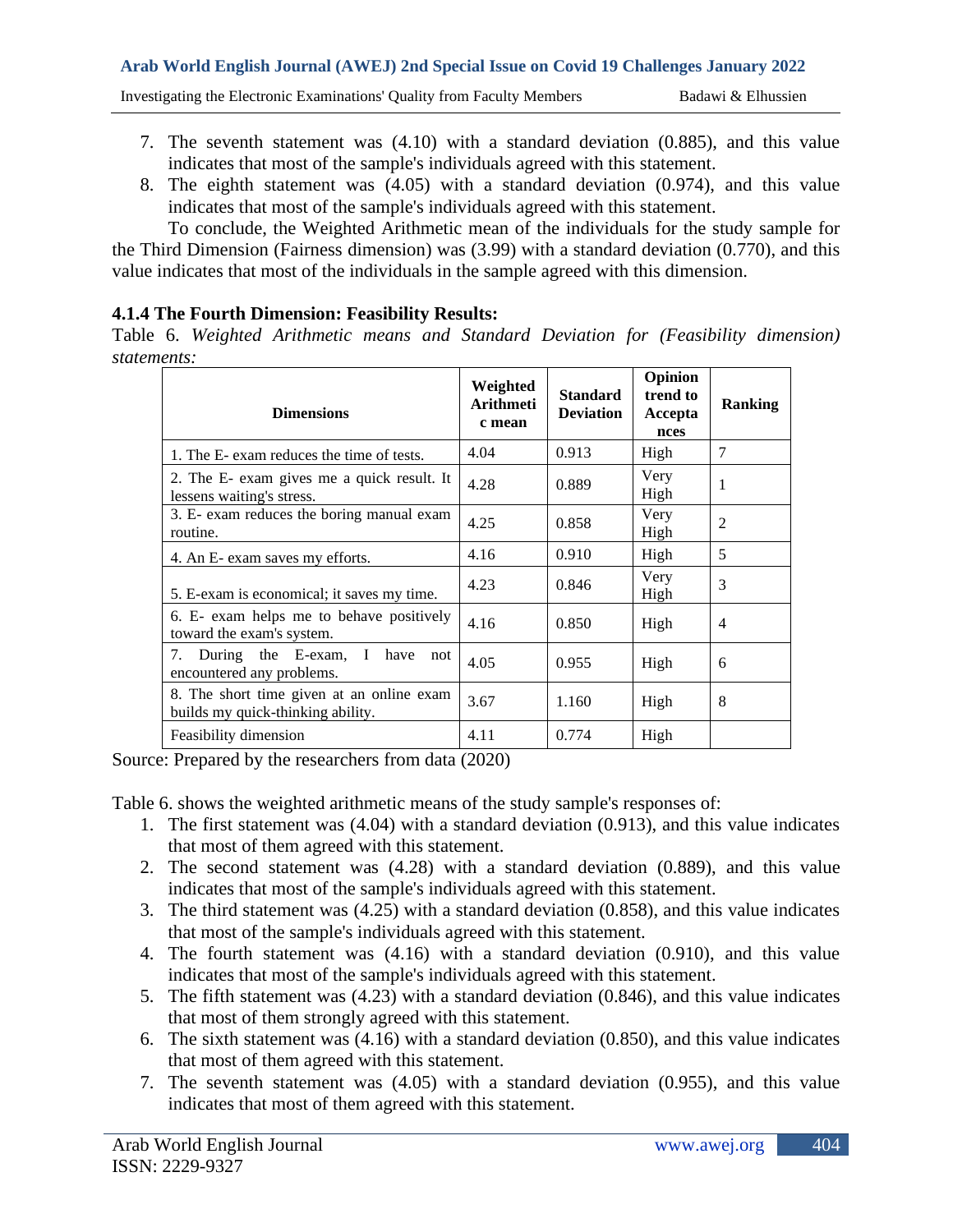# **Arab World English Journal (AWEJ) 2nd Special Issue on Covid 19 Challenges January 2022**  Investigating the Electronic Examinations' Quality from Faculty Members Badawi & Elhussien

8. The eighth statement was (3.67) with a standard deviation (1.160), and this value indicates that most of them agreed with the fifth statement.

In conclusion, the weighted arithmetic means of the study sample's responses to the second Dimension (Feasibility dimension) was  $(4.11)$  with a standard deviation  $(0.774)$ , and this value indicates that most of the study's participants agreed with the first dimension.

#### **4.1.5 The Responses to the Fifth Dimension: Challenges:**

Table 7*. Weighted Arithmetic means and Standard Deviation for the Challenges dimension's statements:*

| <b>Dimensions</b>                                                                                      | Weighted<br>Arithmetic<br>mean | Standard<br>Deviation | Opinion<br>trend<br>10 <sup>2</sup><br>Acceptanc<br>es | Ranking |
|--------------------------------------------------------------------------------------------------------|--------------------------------|-----------------------|--------------------------------------------------------|---------|
| The system logged me off before<br>1.<br>finishing the exam.                                           | 3.21                           | 1.327                 | Medium                                                 | 7       |
| When I encountered network<br>2.<br>problems during E- E-exam, the<br>test was postponed or canceled.  | 3.52                           | 1.045                 | High                                                   | 3       |
| 3.<br>Some students may use e. cheating<br>during an e- exam.                                          | 3.50                           | 1.069                 | High                                                   | 4       |
| Sometimes, I encountered malware<br>4.<br>during an e- exam.                                           | 3.04                           | 1.244                 | Medium                                                 | 8       |
| 5 <sub>1</sub><br>During an e- exam, students may<br>look at another computer or tour<br>the Internet. | 3.24                           | 1.231                 | Medium                                                 | 6       |
| Some e. exams have only one<br>6.<br>attempt to answer.                                                | 3.99                           | 1.027                 | High                                                   | 1       |
| 7.<br>During online<br>exams,<br>some<br>messages popped<br>and<br>up<br>interrupted me.               | 3.27                           | 1.254                 | Medium                                                 | 5       |
| 8.<br>8Sometimes, it was not easy to<br>respond to challenge questions.                                | 3.64                           | 1.083                 | High                                                   | 2       |
| Challenges dimension                                                                                   | 3.43                           | 0.920                 | High                                                   |         |

Source: Prepared by the researcher from data (2020)

Table 7. shows that the weighted arithmetic means of the study sample's responses of:

- 1. The first statement was (3.21) with a standard deviation (1.327); this value indicates that most of them were neutral with this statement.
- 2. The second statement was (3.52) with a standard deviation (1.045); this value indicates that most of them were agreed with this statement.
- 3. The third statement was (3.50) with a standard deviation (1.069), and this value indicates that most of them were agreed with the third statement.
- 4. The fourth statement was (3.04) with a standard deviation (1.244); this value indicates that most of them were neutral with this statement.
- 5. The fifth statement was (3.24) with a standard deviation (1.230); this value indicates that most of them were neutral with this statement.
- 6. The sixth statement was (3.99) with a standard deviation (1.027); this value indicates that most of them were agreed with this statement.
- 7. The seventh statement was (3.27) with a standard deviation (1.254); this value indicates that most of them were neutral with this statement.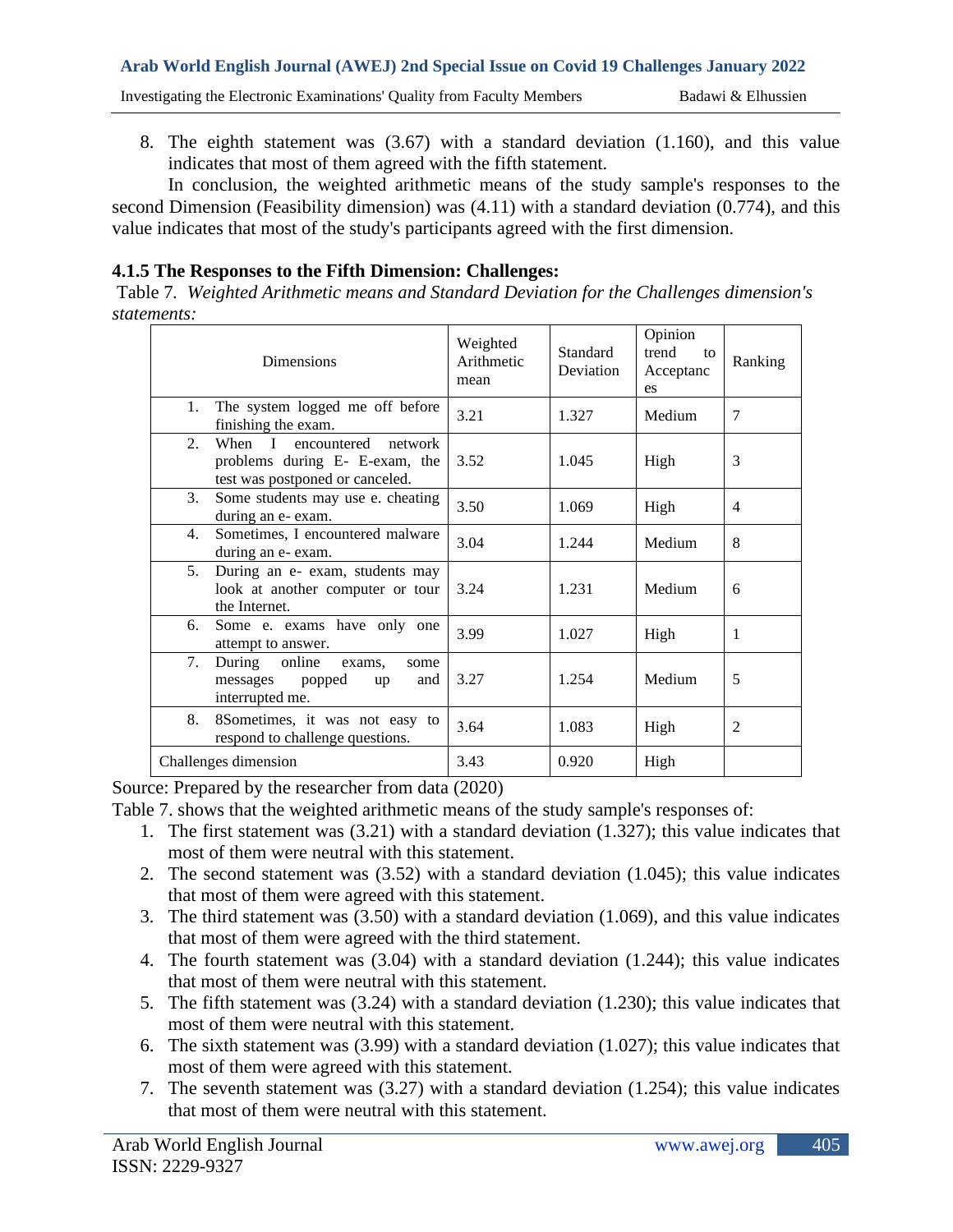8. The eighth statement was (3.64) with a standard deviation (1.083); this value indicates that most of them were agreed with this statement.

To sum up, The Weighted Arithmetic mean of the participants for the study sample for the fifth Dimension (Challenges dimension) was (3.46) with a standard deviation (0.910); this value indicates that most of them were agree with the Fifth Dimension.

## **4.2 Results from the Teachers' Interview**

An analysis of the demographic variables of the sample according to their different characteristics:



*Figure. 2* The Descriptive statistics of the Participants' Gender



*Figure 3.* The Interview Descriptive statistics of the Participants' Academic Ranks

The teachers' interviews' results answer the two study questions based on the twenty-four interviewees' overall impressions of the Interview questions based on five dimensions. The first question: To what extent did teachers and students reflect on the quality of electronic exams' criteria?

The answer to the first question extracted from the interview dimensions is as follow:

# **4.2.1 Responses to the First Dimension: E. exam is easy and flexible:**

There were twenty-four  $(n=24)$  teachers who participated in the Interview. Fifteen of them (63%) favored online exams and agreed upon this dimension. They stated that the E. exam system is straightforward, automated correction, easy to write, and correct. Some believe that it is a solution in the case of attending and carrying in physical classes.

Moreover, teachers thought the online examinations' questions were not complicated because they are short, like matching, true, and false (MCQs) questions. Others assumed that it is incredibly convenient because some questions requiring the highest skills cannot be put in one place, specific to science majors and scientific disciplines. Others see it as more secure, and it saves time and money for both students and the administration.

(29%) of the teachers disagreed regarding the negative responses because they thought it could prepare differently. Some said the online exam is easy and flexible, but there are chances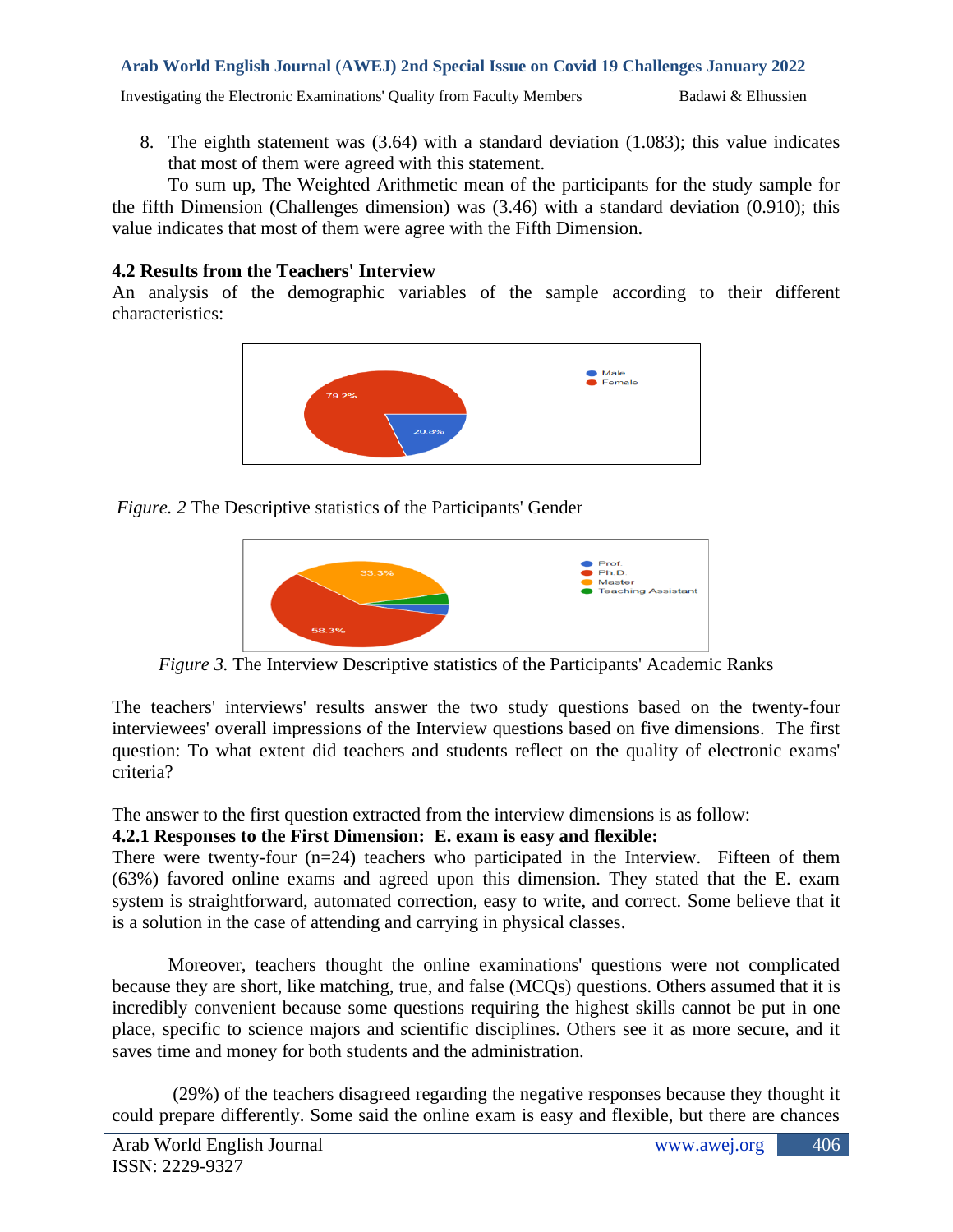of cheating and malpractices. Some pointed out that online exams are not easy and flexible to use. Whereas (8%) were neutral.

### **4.2.2 Responses to the Second Dimension: E. exam fair in distributing grades and assessing students' performance:**

Ten teachers out of twenty-four supported this dimension (42%) and agreed that online examination is fair and it has many suitable mechanisms. Another said yes because some platforms such as Blackboard (Bb) contain essential assessment tools that evaluate students' performance. Another saw it is fair and helps much in fighting covid-19. In contrast, thirteen teachers have a different opinion (54 %). They do not think so for some subjects, a participant answered, I guess no because students can guess the answers if the exam is multiple choices. Some see it challenging to assess students' performance online, as they experience stress, low connectivity, family pressures, and noise. Another answered, "No," I beg to differ because the questions' nature is objective only. Their correction is electronic and fair, leading to heightening the students' results without much effort. Another reflected: *"Not appropriate*" because the place where the exam held is not entirely fitting. The final response assumed that it is not fair to assess students' performance. One teacher (4%) was neutral.

## **4.2.3 Responses to the Third Dimension: The online exams clarity**

This dimension gained more support from ten teachers (41.66%), who stated that e. exam eased student analysis; they are all together. Another said: "I think it helps in analyzing students' results based on a standard voluntarily scoring system (CVS). While nine teachers (37.5%) disagreed, assuming that interpreting students' results is a big challenge. Some disagreed with that idea; others said: they were unbelieved in the online exams, only (20.83%) did not respond.

#### **4.2.4 The fourth interview dimension answers the study's second question:**

What were the electronic examinations' obstacles encountered by the teachers and the students? The positive and negative responses toward this dimension were equal; eleven teachers (45.80%) stated that they did not face any obstacles, except Internet connection, which is essential in this regard.

On the other hand, the additional eleven (45.80 %) of the interviewees faced the following obstacles: the questions system is restricted, some of the available questions' methods do not appear to the student in the required form, connection problems, late students, difficulty in setting the test, e. exam lack of reliability, validity, and objectivity, they cannot detect cheating, I am not sure exactly how it conducts. Other related obstacles to the Internet issue, laptop or desktop is not available for all students; the mobile phone does not support math questions. The Internet is not helping sometimes, and the students do not motivate their teachers. Lousy internet connection is the biggest problem for both teachers and students—network problems. The internet connection does not help at all, and if the examination carries in the university, there will be little chance of cheating. Whereas two were neutral (8.40%)

## **4.2.5 Responses to the Fifth Dimension: Roles that Electronic Exams Play in Improving the Quality of Learning Outcomes:**

The final dimension is an open question asking for the interviewees' opinions about online exams' significant role in improving learning outcomes. (45.80 %) they were positively reacted to this dimension. They answered "*yes*" if it was attached and linked with learning outcomes;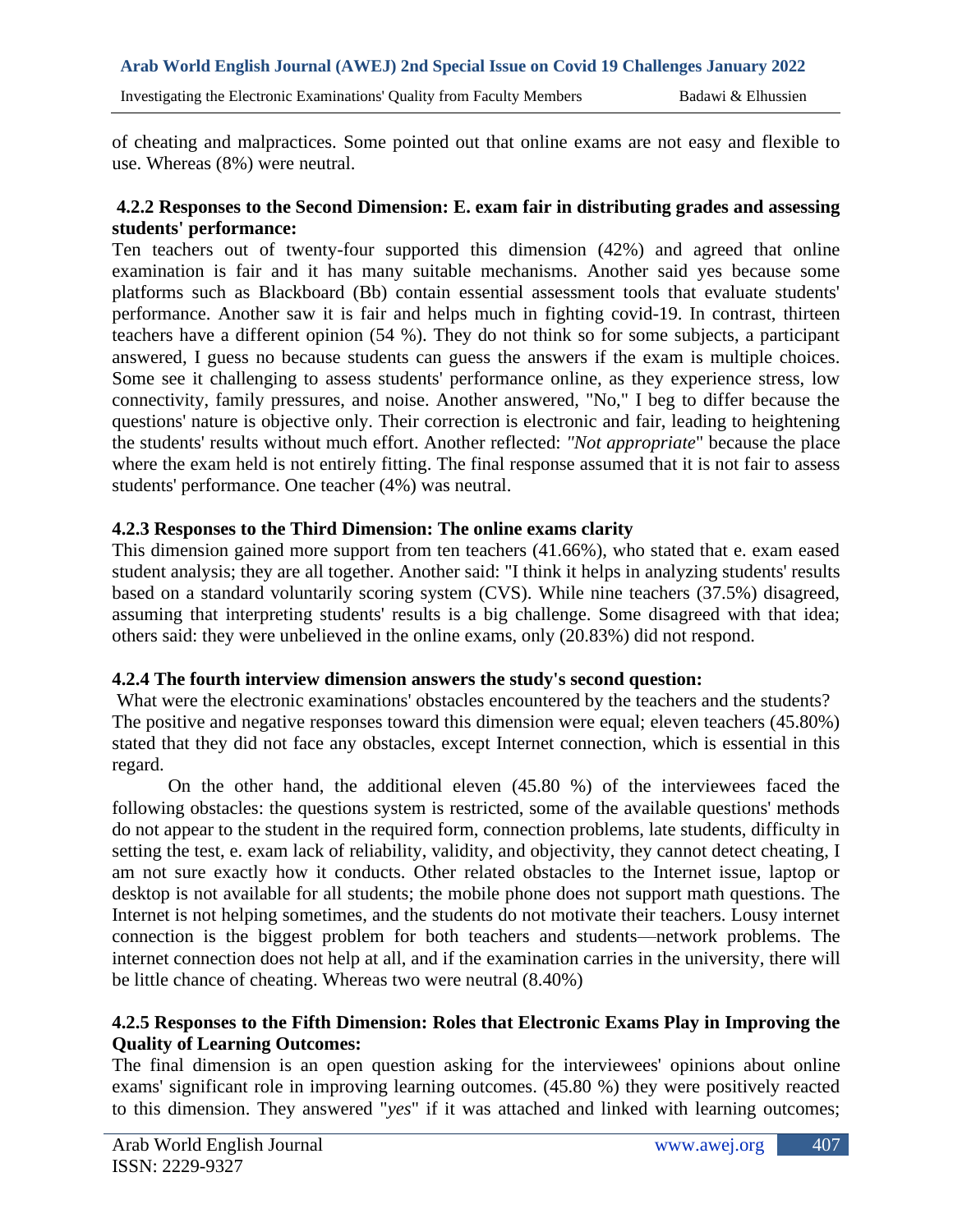another said sometimes. Others believed it could, if conducted in the right way, but it is not like face-to-face outcomes. Whereas, (37.60%) have opposite and varied opinions as follow*:" I do not think, to some extends, if it consists of sets of questions, if it measures and assesses all the skills in standardized tests, then it can help to achieve the targeted learning outcome*". Others answered "*No"; even online teaching does not improve the educational process"*. Finally, another opinion says: No, but if it is applied on some tests, not on all of them. Six of the interviewees (16.60%) gave no comments.

#### **Discussion and Further Research**

The teachers' and students' responses to the interview and closed-ended e. questionnaire provide further insights into how they perceive the electronic exam process. The students report positive responses. For example, they agreed it provided them with new experience, the new comfortable exam environment lessens their stresses, it was easy to use and flexible. Moreover, the most significant part about the electronic exam system was economical in saving time, and money, unlike the in-class exam, it does not require much effort to prepare or administrate it as stated by teachers.

Compared to the previous studies, the current study results obtained from the questionnaire and the interview demonstrated the participants' complete satisfaction with electronic exams' quality in terms of usefulness, ease, flexibility, fairness in distributing scores of the assignment, tests, and it was economics.

In contrast, the present study's results disagreed with Fluck, Adebayo & Abdulhamid's (2017) analysis, in that the Nigerian students expressed their negative opinions about electronic examinations due to some students' scarceness and unfamiliarity with the technology, automated measurement, and a lack of knowledge about the methods of e-examinations. Concerning the obstacles, the results agree with Wibowo et al., (2016) in adopting electronic exams if the system is improved and developed.

 Regarding the challenges faced by the participants during the electronic exam, few undergraduates complained about the Network problems, e., cheating, and the number of attempts to answer e. exams. Additionally, few faculty members have complained that some questions require different preparation methods, e. exams increase students' scores without much effort. Nevertheless, on the other hand, it opened the door for malpractices.

Further investigations have to be devoted to exploring students' families, especially parents, about their opinions regarding the impact of online examinations on their boys and girls during the COVID- 19 pandemic period. In addition, further research is needed to address the validity and reliability of the electronic exams**.**

#### **5.0 Conclusion**

Studies investigating the quality of electronic examinations gain much interest. First, it seeks to make the faculty members and undergraduates feel its flexibility, easiness, and fairness. Second, it aims to make the online examination more secure and feasible. This paper discussed the undergraduates' and experienced faculty members' opinions to provide insights into online exam modality's influences on higher education. It also establishes a research interest in online exams'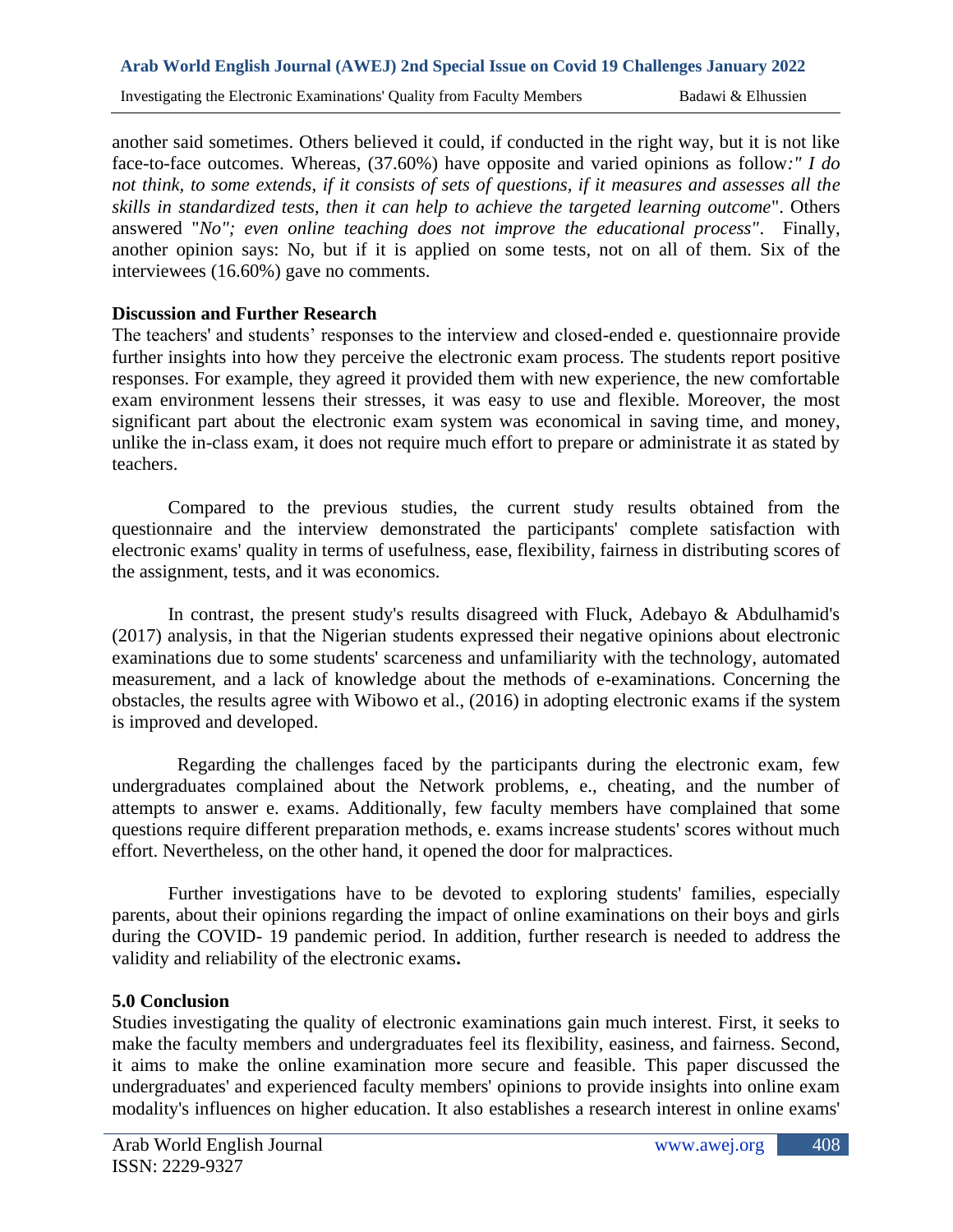quality from the participants' experiences and perceptions that help improve the online exam environments when carefully designed for pedagogically appropriate reasons.

#### **Acknowledgment**

The authors express their gratitude and appreciation to Majmaah University, the Deanship of Scientific Research, Humanities, and Administrative Sciences Research Center. Thanks should also go to the university IRB for the final approval, Computer Science College for their precious support, and the faculty members and students who willingly participated in this research.

#### **About the Authors**

**Dr. Maria Altaib Badawi**, an assistant professor at the Computer Science and Information Department. Sheis interested in content management, Application Development, and programming language.ORCiD ID:<https://orcid.org/0000-0002-1858-7394>

**Dr. Faiza Abdalla Elhussien,** an assistant professor at the English Department, Majmaah University Saudia Arabia, She is interested in integrating technology in learning and teaching process and linguistics. ORCiDID:<https://orcid.org/my-orcid?orcid=0000-0002-5962-880X>

#### **References**

- Ayat, A. and Randa, O. (2019). The Impact of Social Networks on Students' Academic Achievement in Practical Programming Labs. (IJACSA) *International Journal of Advanced Computer Science and Applications (IJACSA),* 10, No. (11), 2019, pp 56-61
- Al Amri, S. (2008). Computer-based testing vs. paper-based testing: A comprehensive Approach to Examining the Comparability of Testing Modes. Conference: *The Informatics Conference at the University of Malaya.*
- Andersen, K, Thorsteinsson, S. E., Thorbergsson, H. & Gudmundsson. K. S. (2020). Adapting Engineering Examinations from Paper to Online. . https://ieeexplore.ieee.org/document/9125273.
- Ravenscroft, A. et al. (eds.) (2012). 7th European Conference of Technology Enhanced Learning, EC-TEL 2012, Saarbrücken, Germany, September 18-21, 2012. Springer, pp. 113-125. DOI: 10.1007/978-3-642-33263-0\_10.
- Chapelle, C. A., and Douglas, D. (2007). Assessing Language through Computer Technology (Cambridge Language Assessment Series) *The Electronic Journal for English as a Second Language.* March 2007- 10, No. (4).
- Creswell, J. W. (2009). *Research design: Qualitative, Quantitative, and Mixed Methods approaches*—3rd ed. SAGE Publications.
- Farrell, T. S.C. (2012). Reflecting on Reflective Practice: (Re) Visiting Dewey and Schön. *TESOL Journal,* 3(1), 7–16.<https://doi.org/10.1002/tesj.10>
- Fluck, A., Adebayo, O. S., & Abdulhamid, S. M. (2017). Secure re-examination systems compared: studies from two countries. *Journal of Information Technology Education*: *Innovations in Practice, 16, (107-125). Retrieved from*  <http://www.informingscience.org/Publications/3705>
- Griffen, P., and Care, E., (2015). Edu*cational Assessment in an Information Age- Methods and Approach.* Library of Congress Control Number: *2014952887*. USA.